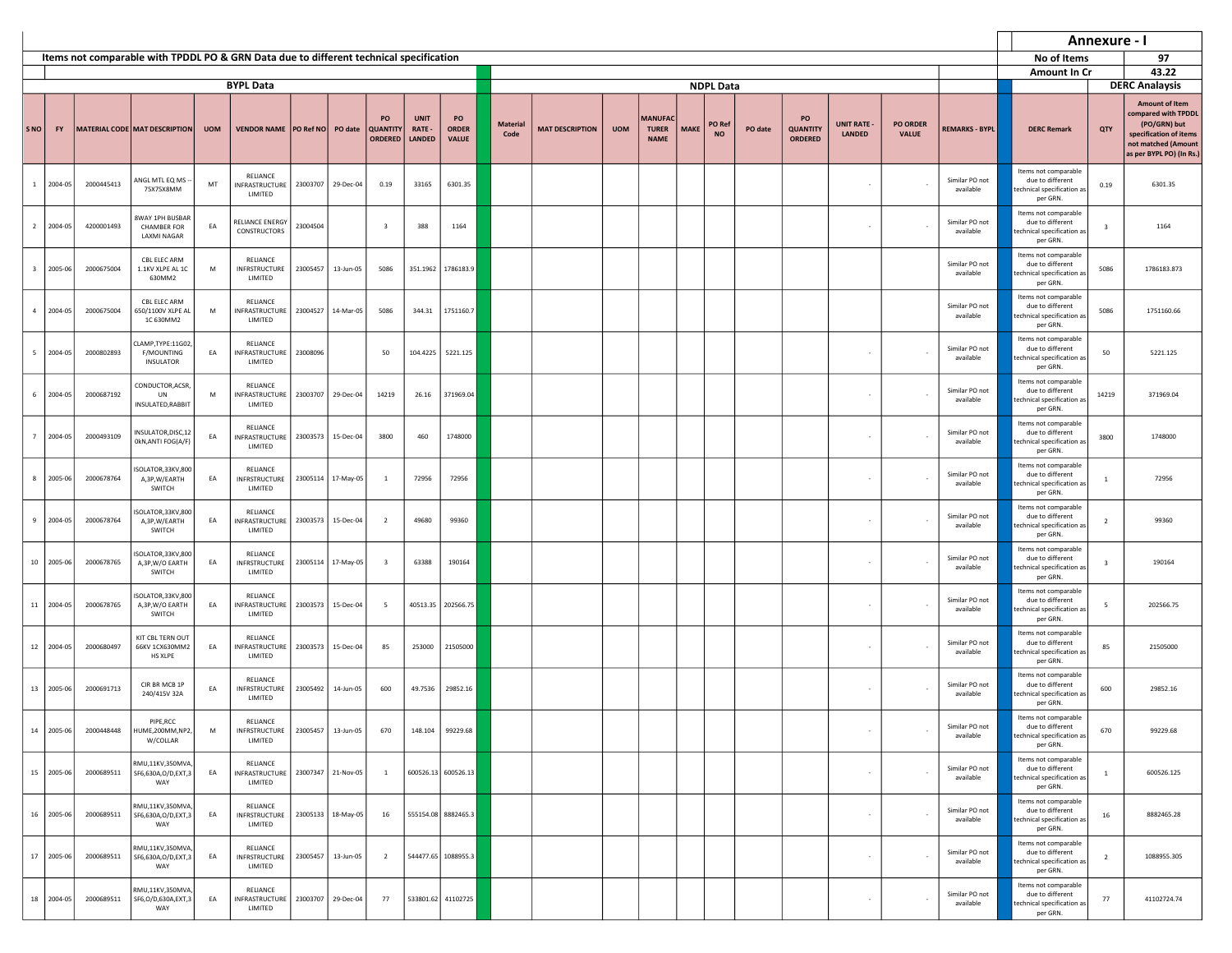|    | 19 2004-05 | 2000689511 | RMU,11KV,350MVA<br>SF6,630A,O/D,EXT,3<br>WAY        | EA | RELIANCE<br>NFRASTRUCTURE<br>LIMITED        | 23004593 | 22-Mar-05          | 13                      |         | 426490.9 5544381.7 |                                                                                      |            |                                   |                                                          |            |      |                          |             | Similar PO not<br>available | Items not comparable<br>due to different<br>echnical specification as<br>per GRN. | 13                      | 5544381.7 |
|----|------------|------------|-----------------------------------------------------|----|---------------------------------------------|----------|--------------------|-------------------------|---------|--------------------|--------------------------------------------------------------------------------------|------------|-----------------------------------|----------------------------------------------------------|------------|------|--------------------------|-------------|-----------------------------|-----------------------------------------------------------------------------------|-------------------------|-----------|
|    | 20 2004-05 | 2000801323 | <b>RING MAIN</b><br>NIT(RMU),11KV,SF<br>6, INDOOR   | EA | RELIANCE<br>NFRASTRUCTURE<br>LIMITED        | 23003707 | 29-Dec-04          | 28                      | 698500  | 19558000           |                                                                                      |            |                                   |                                                          |            |      |                          |             | Similar PO not<br>available | Items not comparable<br>due to different<br>echnical specification as<br>per GRN. | 28                      | 19558000  |
|    | 21 2004-05 | 2000801323 | <b>RING MAIN</b><br>NIT(RMU),11KV,SI<br>6, INDOOR   | EA | RELIANCE<br>NFRASTRUCTURE<br>LIMITED        |          | 23004593 22-Mar-05 | 115                     | 689500  | 79292500           |                                                                                      |            |                                   |                                                          |            |      |                          |             | Similar PO not<br>available | Items not comparable<br>due to different<br>echnical specification as<br>per GRN. | 115                     | 79292500  |
|    | 22 2004-05 | 2000687555 | BOX,FUSE,MS;16<br>AMPS                              | EA | RELIANCE<br>NFRASTRUCTURE<br>LIMITED        | 23003707 | 29-Dec-04          | 405                     | 440.44  | 178378.2           |                                                                                      |            |                                   |                                                          |            |      |                          |             | Similar PO not<br>available | Items not comparable<br>due to different<br>echnical specification as<br>per GRN  | 405                     | 178378.2  |
|    | 23 2005-06 | 2000827050 | CHAMBER, BUS<br>AR,3/4METER,W/3<br>PH SUPPLY        | EA | RELIANCE<br>INFRSTRUCTURE<br>LIMITED        | 23005039 | 11-May-05          | 2500                    | 1769.04 | 4422600            | <b>BUS BAR BOX</b><br>SUITABLE FOR UP TO<br><b>CONNECTIONS THREE</b><br>PHASE        | <b>NOS</b> | SWASTIK<br><b>ENTERPRIS</b><br>ES | NDPL/EN<br>GG/APD<br>RP/171/0<br>$\overline{\mathbf{3}}$ | 02-05-2003 | 500  | 300.00                   | 1,50,000.00 | Box size is not<br>matching | Items not comparable<br>due to different<br>echnical specification as<br>per PO.  | 2500                    | 4422600   |
|    | 24 2005-06 | 2000827050 | CHAMBER, BUS<br>AR, 3/4METER, W/3<br>PH SUPPLY      | EA | RELIANCE<br>INFRSTRUCTURE<br>LIMITED        | 23005039 | 11-May-05          | 975                     | 1769.04 | 1724814            | <b>BUS BAR BOX</b><br><b>SUITABLE FOR UP TO</b><br><b>CONNECTIONS THREE</b><br>PHASE | NOS        | SWASTIK<br>ENTERPRIS<br>ES        | NDPL/EN<br>GG/APD<br>RP/171/0<br>$\overline{\mathbf{3}}$ | 02-05-2003 | 500  | 300.00                   | 1,50,000.00 | Box size is not<br>matching | Items not comparable<br>due to different<br>echnical specification as<br>per PO.  | 975                     | 1724814   |
|    | 25 2005-06 | 2000827050 | CHAMBER, BUS<br>AR,3/4METER,W/3<br>PH SUPPLY        | EA | RELIANCE<br><b>INFRSTRUCTURE</b><br>LIMITED | 23005617 | 23-Jun-05          | 1275                    | 1769.04 | 2255526            | <b>BUS BAR BOX</b><br>SUITABLE FOR UP TO 4<br><b>CONNECTIONS THREE</b><br>PHASE      | NOS        | SWASTIK<br>ENTERPRIS<br>ES        | NDPL/EN<br>GG/APD<br>RP/171/0<br>$\overline{\mathbf{3}}$ | 02-05-2003 | 500  | 300.00                   | 1,50,000.00 | Box size is not<br>matching | Items not comparable<br>due to different<br>echnical specification as<br>per PO.  | 1275                    | 2255526   |
|    | 26 2004-05 | 2000827050 | CHAMBER, BUS<br>AR, 3/4METER, W/3<br>PH SUPPLY      | EA | RELIANCE<br>NFRASTRUCTURE<br>LIMITED        | 23003748 | 03-Jan-05          | 6149                    | 1701    | 10459449           | <b>BUS BAR BOX</b><br>SUITABLE FOR UP TO<br><b>CONNECTIONS THREE</b><br>PHASE        | NOS        | SWASTIK<br>ENTERPRIS<br>ES        | NDPL/EN<br>GG/APD<br>RP/171/0<br>$\overline{\mathbf{3}}$ | 02-05-2003 | 500  | 300.00                   | 1,50,000.00 | Box size is not<br>matching | Items not comparable<br>due to different<br>echnical specification as<br>per PO.  | 6149                    | 10459449  |
| 27 | 2005-06    | 2000827051 | CHAMBER, BUS<br>BAR, 3/4<br>METER, W/1PH<br>SUPPLY  | EA | RELIANCE<br>INFRSTRUCTURE<br>LIMITED        |          | 23005039 11-May-05 | 15000                   | 1378    | 20670000           | <b>BUS BAR BOX</b><br>SUITABLE FOR UP TO<br><b>CONNECTIONS SINGLI</b><br>PHASE       | <b>NOS</b> | SWASTIK<br>ENTERPRIS<br>ES        | NDPL/EN<br>GG/APD<br>RP/171/0<br>$\overline{\mathbf{3}}$ | 02-05-2003 | 3000 | 175.00                   | 5,25,000.00 | Box size is not<br>matching | Items not comparable<br>due to different<br>echnical specification as<br>per PO.  | 15000                   | 20670000  |
| 28 | 2005-06    | 2000827051 | CHAMBER, BUS<br>BAR, 3/4<br>METER, W/1PH<br>SUPPLY  | EA | RELIANCE<br>INFRSTRUCTURE<br>LIMITED        | 23005039 | 11-May-05          | 10000                   | 1378    | 13780000           | <b>BUS BAR BOX</b><br>SUITABLE FOR UP TO<br><b>CONNECTIONS SINGLE</b><br>PHASE       | NOS        | SWASTIK<br><b>ENTERPRIS</b><br>ES | NDPL/EN<br>GG/APD<br>RP/171/0<br>$\overline{\mathbf{3}}$ | 02-05-2003 | 3000 | 175.00                   | 5,25,000.00 | Box size is not<br>matching | Items not comparable<br>due to different<br>echnical specification as<br>per PO.  | 10000                   | 13780000  |
|    | 29 2005-06 | 2000827051 | CHAMBER, BUS<br>BAR, 3/4<br>METER, W/1PH<br>SUPPLY  | EA | RELIANCE<br><b>INFRSTRUCTURE</b><br>LIMITED | 23005039 | 11-May-05          | 3956                    | 1378    | 5451368            | <b>BUS BAR BOX</b><br>SUITABLE FOR UP TO<br><b>CONNECTIONS SINGLE</b><br>PHASE       | NOS        | SWASTIK<br>ENTERPRIS<br>ES        | NDPL/EN<br>GG/APD<br>RP/171/0<br>$\overline{\mathbf{3}}$ | 02-05-2003 | 3000 | 175.00                   | 5,25,000.00 | Box size is not<br>matching | Items not comparable<br>due to different<br>echnical specification as<br>per PO.  | 3956                    | 5451368   |
|    | 30 2005-06 | 2000827051 | CHAMBER, BUS<br>BAR, 3/4<br>METER, W/1PH<br>SUPPLY  | EA | RELIANCE<br><b>INFRSTRUCTURE</b><br>LIMITED | 23005617 | 23-Jun-05          | 11044                   | 1378    | 15218632           | <b>BUS BAR BOX</b><br>SUITABLE FOR UP TO<br><b>CONNECTIONS SINGLI</b><br>PHASE       | NOS        | SWASTIK<br>ENTERPRIS<br>ES        | NDPL/EN<br>GG/APD<br>RP/171/<br>$\overline{\mathbf{3}}$  | 02-05-2003 | 3000 | 175.00                   | 5,25,000.00 | Box size is not<br>matching | Items not comparable<br>due to different<br>echnical specification as<br>per PO.  | 11044                   | 15218632  |
| 31 | 2004-05    | 2000827051 | CHAMBER, BUS<br>BAR, 3/4<br>METER, W/1PH<br>SUPPLY  | EA | RELIANCE<br>INFRASTRUCTURE<br>LIMITED       | 23003748 | 03-Jan-05          | 15000                   | 1325    | 19875000           | <b>BUS BAR BOX</b><br>SUITABLE FOR UP TO<br><b>CONNECTIONS SINGLE</b><br>PHASE       | NOS        | SWASTIK<br>ENTERPRIS<br>ES        | NDPL/EN<br>GG/APD<br>RP/171/0<br>$\overline{\mathbf{3}}$ | 02-05-2003 | 3000 | 175.00                   | 5,25,000.00 | Box size is not<br>matching | Items not comparable<br>due to different<br>echnical specification as<br>per PO.  | 15000                   | 19875000  |
|    | 32 2004-05 | 4200001427 | WAY 1PH BUSBAR<br><b>CHAMBER FOR</b><br>LAXMI NAGAR | EA | RELIANCE ENERGY<br>CONSTRUCTORS             | 23004504 |                    | - 5                     | 388     | 1940               |                                                                                      |            |                                   |                                                          |            |      |                          |             | Similar PO not<br>available | Items not comparable<br>due to different<br>echnical specification as<br>per PO.  | 5                       | 1940      |
|    | 33 2005-06 | 2000678691 | ANEL, CNTRL&RELA<br>Y,66KV,F/LINE<br>FEEDER         | EA | RELIANCE<br><b>INFRSTRUCTURE</b><br>LIMITED | 23005114 | 17-May-05          | $\overline{\mathbf{3}}$ | 669760  | 2009280            |                                                                                      |            |                                   |                                                          |            |      |                          |             | Similar PO not<br>available | Items not comparable<br>due to different<br>echnical specification as<br>per PO.  | 3                       | 2009280   |
|    | 34 2005-06 | 2000678692 | ANEL, CNTRL&RELA<br>Y,66KV,F/BUS<br>COUPLER         | EA | RELIANCE<br>INFRSTRUCTURE<br>LIMITED        | 23005114 | 17-May-05          | $\overline{2}$          | 657800  | 1315600            |                                                                                      |            |                                   |                                                          |            |      |                          |             | Similar PO not<br>available | Items not comparable<br>due to different<br>echnical specification as<br>per PO.  | $\overline{2}$          | 1315600   |
|    | 35 2004-05 | 2000678692 | ANEL, CNTRL&RELA<br>Y,66KV,F/BUS<br>COUPLER         | EA | RELIANCE<br>INFRASTRUCTURE<br>LIMITED       | 23003573 | 15-Dec-04          | <sup>1</sup>            | 632500  | 632500             |                                                                                      |            |                                   |                                                          |            |      |                          |             | Similar PO not<br>available | Items not comparable<br>due to different<br>per PO.                               |                         | 632500    |
|    | 36 2005-06 | 2000678693 | PANEL, CNTRL&RELA<br>Y,66KV,F/TRANSFOR<br>MER       | EA | RELIANCE<br><b>INFRSTRUCTURE</b><br>LIMITED |          | 23005114 17-May-05 | $\overline{7}$          | 502320  | 3516240            |                                                                                      |            |                                   |                                                          |            |      | $\overline{\phantom{a}}$ |             | Similar PO not<br>available | Items not comparable<br>due to different<br>echnical specification as<br>per PO.  | $\overline{7}$          | 3516240   |
|    | 37 2004-05 | 2000678693 | PANEL, CNTRL&RELA<br>Y,66KV,F/TRANSFOR<br>MER       | EA | RELIANCE<br>INFRASTRUCTURE<br>LIMITED       | 23003573 | 15-Dec-04          | $\overline{1}$          | 483000  | 483000             |                                                                                      |            |                                   |                                                          |            |      | $\overline{\phantom{a}}$ |             | Similar PO not<br>available | Items not comparable<br>due to different<br>echnical specification as<br>per PO.  | $\mathbf{1}$            | 483000    |
|    | 38 2005-06 | 2000764440 | CIR BR SF6 66KV 3P<br>2000A 35KA/1SEC<br>O/D        | EA | RELIANCE<br>NFRASTRUCTURE<br>LIMITED        |          | 23007347 21-Nov-05 | $\overline{\mathbf{3}}$ |         | 789187.5 2367562.5 |                                                                                      |            |                                   |                                                          |            |      |                          |             | Similar PO not<br>available | Items not comparable<br>due to different<br>echnical specification as<br>per PO.  | $\overline{\mathbf{3}}$ | 2367562.5 |
|    | 39 2004-05 | 2000521354 | HANNEL,MOC:MS,S<br>IZE:100X50X6MM                   | КG | RELIANCE<br>INFRASTRUCTURE<br>LIMITED       | 23003573 | 15-Dec-04          | 10000                   | 39.67   | 396700             |                                                                                      |            |                                   |                                                          |            |      |                          |             | Similar PO not<br>available | Items not comparable<br>due to different<br>echnical specification as<br>per PO.  | 10000                   | 396700    |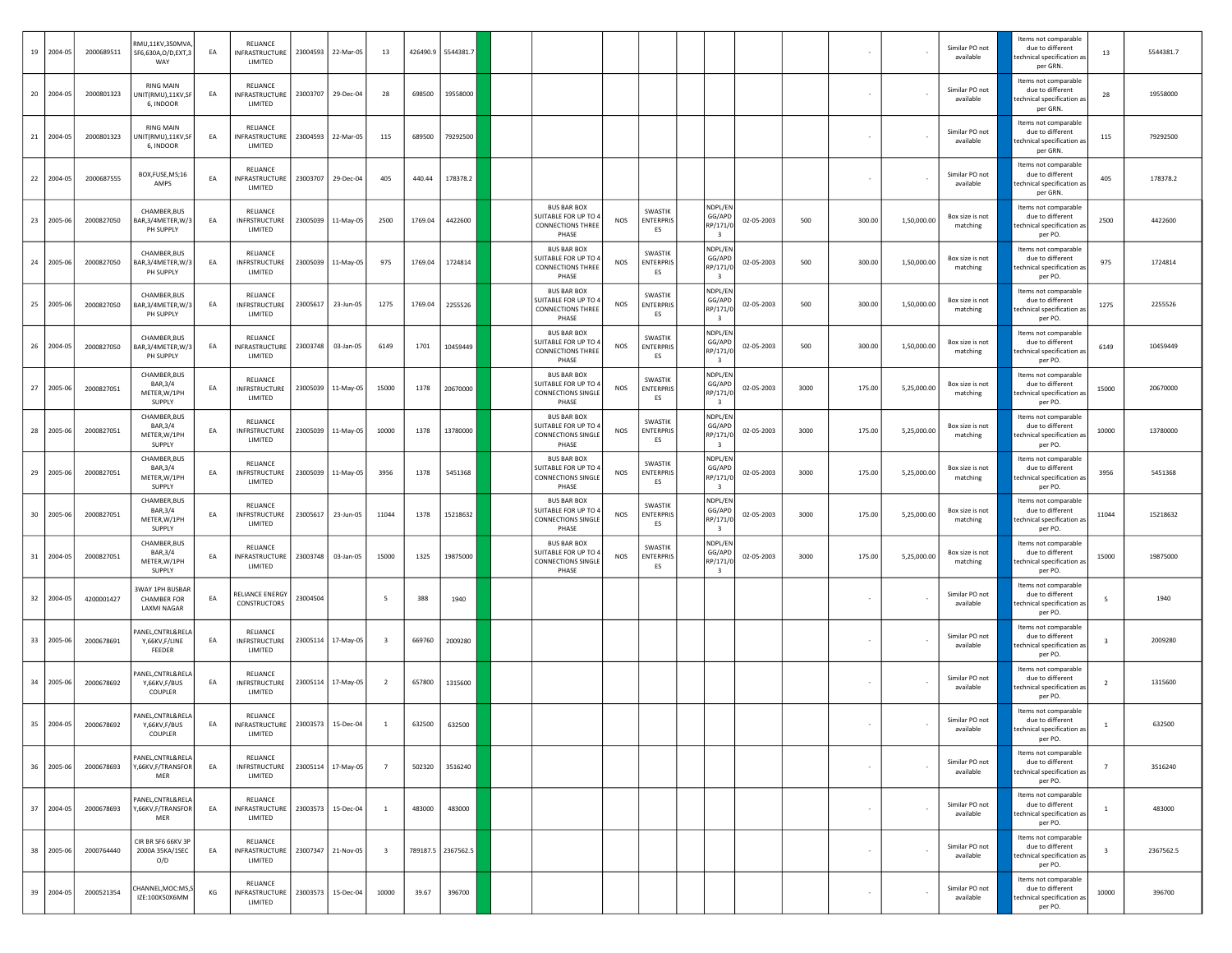| 40 2005-06 | 2000521354 | CHANNEL, MOC:MS, S<br>IZE:100X50X6MM                   | KG | RELIANCE<br>INFRSTRUCTURE<br>LIMITED                         |          | 23005457 13-Jun-05 | 840             | 32.385  | 27203.4             |  |  |  |         |                          | Similar PO not<br>available | Items not comparable<br>due to different<br>technical specification as<br>per PO. | 840            | 27203.4     |
|------------|------------|--------------------------------------------------------|----|--------------------------------------------------------------|----------|--------------------|-----------------|---------|---------------------|--|--|--|---------|--------------------------|-----------------------------|-----------------------------------------------------------------------------------|----------------|-------------|
| 41 2004-05 | 2000521354 | CHANNEL, MOC:MS, S<br>IZE:100X50X6MM                   | KG | RELIANCE<br><b>INFRASTRUCTURE</b><br>LIMITED                 |          | 23003707 29-Dec-04 | 22456           | 31      | 696136              |  |  |  |         |                          | Similar PO not<br>available | Items not comparable<br>due to different<br>technical specification as<br>per PO. | 22456          | 696136      |
| 42 2004-05 | 2000677896 | CHANNEL, MOC:MS, S<br>IZE:150X75X6MM                   | MT | RELIANCE<br>INFRASTRUCTURE<br>LIMITED                        |          | 23003573 15-Dec-04 | 9.995           |         | 39675.001 396551.63 |  |  |  |         |                          | Similar PO not<br>available | Items not comparable<br>due to different<br>echnical specification as<br>per PO.  | 9.995          | 396551.63   |
| 43 2004-05 | 2000677896 | CHANNEL, MOC:MS,S<br>IZE:150X75X6MM                    | MT | RELIANCE<br>INFRASTRUCTURE<br>LIMITED                        |          | 23004593 22-Mar-05 | 1.29            | 39675   | 51180.75            |  |  |  |         |                          | Similar PO not<br>available | Items not comparable<br>due to different<br>technical specification as<br>per PO. | 1.29           | 51180.75    |
| 44 2004-05 | 2000769294 | CLAMP,TENSION/SU<br>SPENSION, FOR<br>7/8SWG WIRE       | EA | RELIANCE<br>INFRASTRUCTURE<br>LIMITED                        |          | 23003573 15-Dec-04 | 196             | 402.5   | 78890               |  |  |  |         |                          | Similar PO not<br>available | Items not comparable<br>due to different<br>echnical specification as<br>per PO.  | 196            | 78890       |
| 45 2005-06 | 2000802003 | CONNECTOR, BARE<br>N-TENSI<br>MECHA,25/150<br>SQMM     | EA | RELIANCE<br>INFRSTRUCTURE<br>LIMITED                         | 23007060 | 19-Oct-05          | 385             | 163.28  | 62862.8             |  |  |  |         |                          | Similar PO not<br>available | Items not comparable<br>due to different<br>technical specification as<br>per PO. | 385            | 62862.8     |
| 46 2005-06 | 2000802004 | CONNECTOR, BARE<br>N-TENSI<br>MECHA, 50/185<br>SQMM    | EA | RELIANCE<br>INFRSTRUCTURE<br>LIMITED                         |          | 23007060 19-Oct-05 | 34              | 238.16  | 8097.44             |  |  |  |         |                          | Similar PO not<br>available | Items not comparable<br>due to different<br>echnical specification as<br>per PO.  | 34             | 8097.44     |
| 47 2004-05 | 2000680238 | <b>FRANSFORMER,CVT</b><br>66KV/110V/ROOT3,<br>3CORE    | EA | RELIANCE<br>INFRASTRUCTURE<br>LIMITED                        |          | 23003573 15-Dec-04 | 10              | 143750  | 1437500             |  |  |  |         |                          | Similar PO not<br>available | Items not comparable<br>due to different<br>technical specification as<br>per PO. | 10             | 1437500     |
| 48 2004-05 | 2000764468 | TRANSFORMER, CVT,<br>66KV/V3/110V/V3/1<br>10V/V3       | EA | RELIANCE<br>INFRASTRUCTURE<br>LIMITED                        | 23008096 |                    | $7\overline{ }$ |         | 142899.12 1000293.8 |  |  |  |         |                          | Similar PO not<br>available | Items not comparable<br>due to different<br>echnical specification as<br>per PO.  | $\overline{ }$ | 1000293.84  |
| 49 2005-06 | 2000815204 | ROD, EARTHING, MS,<br>40MM DIA, AS PER<br>IS:2062      | MT | RELIANCE<br>INFRSTRUCTURE<br>LIMITED                         |          | 23005459 13-Jun-05 | 20              | 31917.6 | 638352              |  |  |  |         |                          | Similar PO not<br>available | Items not comparable<br>due to different<br>echnical specification as<br>per PO.  | 20             | 638352      |
| 50 2004-05 | 2000743815 | FUSE, DO, 11KV, 10A<br>MP,1PH                          | EA | RELIANCE<br>INFRASTRUCTURE<br>LIMITED                        |          | 23003707 29-Dec-04 | 6               | 1402.5  | 8415                |  |  |  |         |                          | Similar PO not<br>available | Items not comparable<br>due to different<br>technical specification as<br>per PO. | 6              | 8415        |
| 51 2005-06 | 2000676054 | FITTING, SINGLE<br>TENSION FOR AAAC<br>DOG COND        | EA | RELIANCE<br>INFRSTRUCTURE<br>LIMITED                         |          | 23005133 18-May-05 | 314             | 397.28  | 124745.92           |  |  |  |         |                          | Similar PO not<br>available | Items not comparable<br>due to different<br>technical specification as<br>per PO. | 314            | 124745.92   |
| 52 2004-05 | 2000676054 | FITTING, SINGLE<br><b>FENSION FOR AAAC</b><br>DOG COND | EA | RELIANCE<br>INFRASTRUCTURE<br>LIMITED                        |          | 23003707 29-Dec-04 | 200             | 381.93  | 76386               |  |  |  |         |                          | Similar PO not<br>available | Items not comparable<br>due to different<br>echnical specification as<br>per PO.  | 200            | 76386       |
| 53 2005-06 | 2000691738 | FITTING, S/TENSION,<br>BOLT, F/ACSR TWIN<br>ZEBRA      | EA | RELIANCE<br>INFRSTRUCTURE<br>LIMITED                         |          | 23005459 13-Jun-05 | 72              |         | 2053.6152 147860.29 |  |  |  |         |                          | Similar PO not<br>available | Items not comparable<br>due to different<br>technical specification as<br>per PO. | 72             | 147860.2944 |
| 54 2005-06 | 2000743643 | FITTING,S/SUSPENSI<br>ON, BOLTED, F/ACSR<br>ZEBRA      | EA | RELIANCE<br>INFRSTRUCTURE<br>LIMITED                         |          | 23005151 19-May-05 | 91              | 837.2   | 76185.2             |  |  |  |         |                          | Similar PO not<br>available | Items not comparable<br>due to different<br>echnical specification as<br>per PO.  | 91             | 76185.2     |
| 55 2004-05 | 2000743643 | FITTING, S/SUSPENSI<br>ON, BOLTED, F/ACSR<br>ZEBRA     | EA | RELIANCE<br>INFRASTRUCTURE<br>LIMITED                        |          | 23003573 15-Dec-04 | 156             | 805     | 125580              |  |  |  |         |                          | Similar PO not<br>available | Items not comparable<br>due to different<br>technical specification as<br>per PO. | 156            | 125580      |
| 56 2004-05 | 2000749730 | FITTING, SINGLE<br>TENSION, COMP., F/A<br>CSR GOAT     | EA | RELIANCE<br>INFRASTRUCTURE   23003573   15-Dec-04<br>LIMITED |          |                    | 513             | 2070    | 1061910             |  |  |  | $\circ$ | $\sim$                   | Similar PO not<br>available | Items not comparable<br>due to different<br>hnical snecification a<br>per PO.     | 513            | 1061910     |
| 57 2004-05 | 2000769293 | FITTING, D/TENSION,<br>BOLT, F/ACSR TWIN<br>ZEBRA      | EA | RELIANCE<br>INFRASTRUCTURE<br>LIMITED                        | 23008096 |                    | 24              |         | 3054.0713 73297.71  |  |  |  |         | $\overline{\phantom{a}}$ | Similar PO not<br>available | Items not comparable<br>due to different<br>technical specification as<br>per PO. | 24             | 73297.71    |
| 58 2004-05 | 2000770360 | CLAMP, SPACER<br>WITH TEE-OFF<br>F/SINGLE ZEBRA        | EA | RELIANCE<br>INFRASTRUCTURE<br>LIMITED                        | 23008096 |                    | 48              |         | 2467.8675 118457.64 |  |  |  |         | $\overline{\phantom{a}}$ | Similar PO not<br>available | Items not comparable<br>due to different<br>echnical specification as<br>per PO.  | 48             | 118457.64   |
| 59 2005-06 | 2000770637 | HARDWARE, S/TENSI<br>ON, F/ACSR SINGLE<br>ZEBRA        | EA | RELIANCE<br><b>INFRSTRUCTURE</b><br>LIMITED                  |          | 23005151 19-May-05 | 66              | 956.8   | 63148.8             |  |  |  |         |                          | Similar PO not<br>available | Items not comparable<br>due to different<br>echnical specification as<br>per PO.  | 66             | 63148.8     |
| 60 2004-05 | 2000770637 | HARDWARE, S/TENSI<br>ON, F/ACSR SINGLE<br>ZEBRA        | EA | RELIANCE<br>INFRASTRUCTURE<br>LIMITED                        |          | 23003573 15-Dec-04 | 37              | 920     | 34040               |  |  |  |         |                          | Similar PO not<br>available | Items not comparable<br>due to different<br>echnical specification as<br>per PO.  | 37             | 34040       |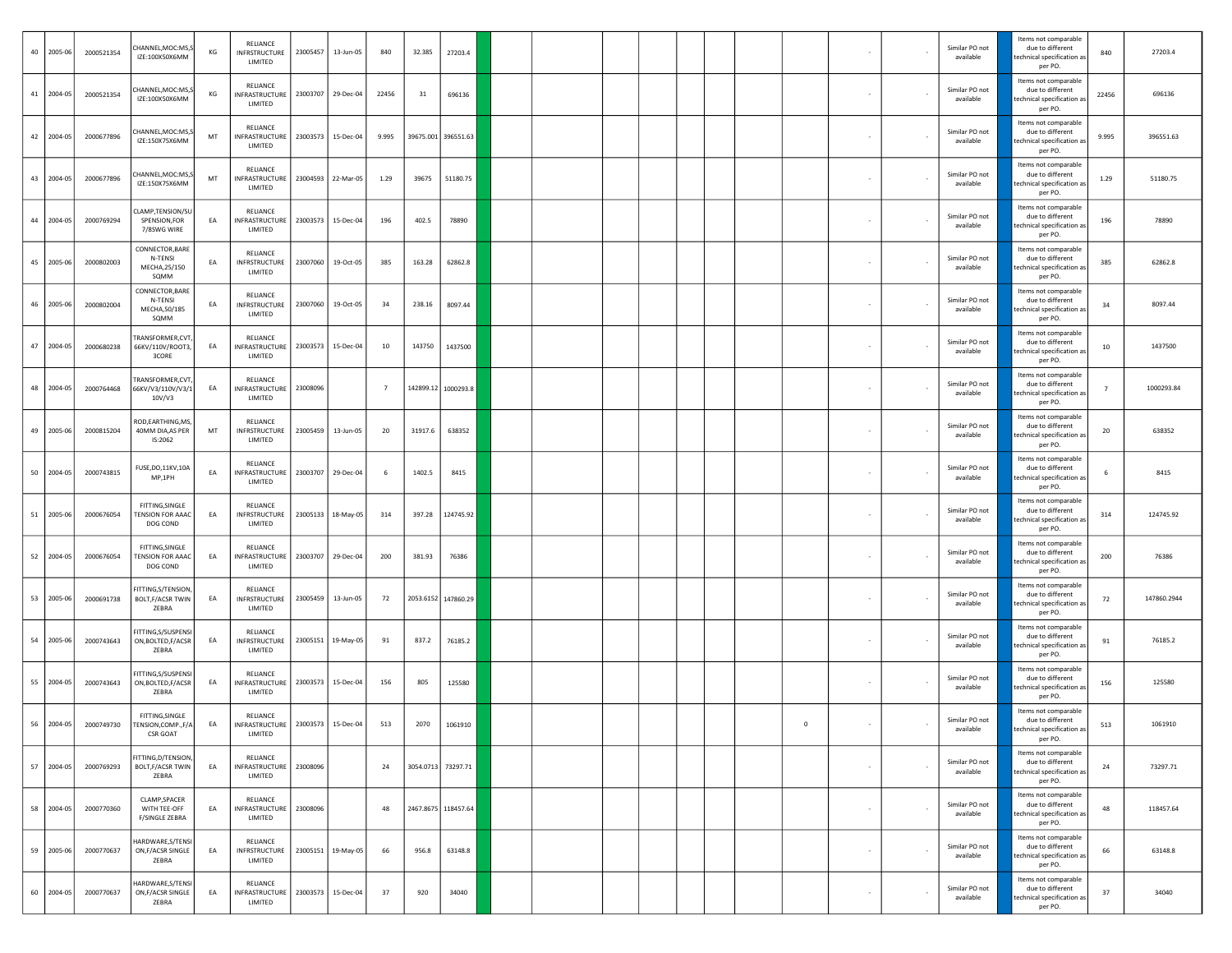| 61 2004-05 | 2000781127 | ARMS, CROSS, GI, STR<br>AIGHT<br>TYPE,F/GAURD<br>WIRE  | EA | RELIANCE<br>INFRASTRUCTURE<br>LIMITED       | 23008096 |                      | 14                      |          | 733.55625 10269.788 |            |                                                                                  |    |                                 |                                         |                           |            |      |       |           | Similar PO not<br>available                                          | Items not comparable<br>due to different<br>echnical specification as<br>per PO.  | 14             | 10269.7875 |
|------------|------------|--------------------------------------------------------|----|---------------------------------------------|----------|----------------------|-------------------------|----------|---------------------|------------|----------------------------------------------------------------------------------|----|---------------------------------|-----------------------------------------|---------------------------|------------|------|-------|-----------|----------------------------------------------------------------------|-----------------------------------------------------------------------------------|----------------|------------|
| 62 2005-06 | 2000803402 | HARDWARE, F/DISC<br>INSULATOR, DOG                     | EA | RELIANCE<br>INFRSTRUCTURE<br>LIMITED        |          | 23005492 14-Jun-05   | - 5                     | 222.8096 | 1114.048            |            |                                                                                  |    |                                 |                                         |                           |            |      |       |           | Similar PO not<br>available                                          | Items not comparable<br>due to different<br>echnical specification as:<br>per PO. | 5              | 1114.048   |
| 63 2005-06 | 2000804380 | FITTING,S/SUSPEN.<br><b>BOLT, F/ACSR TWIN</b><br>ZEBRA | EA | RELIANCE<br><b>INFRSTRUCTURE</b><br>LIMITED |          | 23005151 19-May-05   | 30                      | 1076.4   | 32292               |            |                                                                                  |    |                                 |                                         |                           |            |      |       |           | Similar PO not<br>available                                          | Items not comparable<br>due to different<br>echnical specification as<br>per PO.  | 30             | 32292      |
| 64 2004-05 | 2000804380 | FITTING,S/SUSPEN.<br>BOLT, F/ACSR TWIN<br>ZEBRA        | EA | RELIANCE<br>INFRASTRUCTURE<br>LIMITED       |          | 23003573 15-Dec-04   | 48                      | 1035     | 49680               |            |                                                                                  |    |                                 |                                         |                           |            |      |       |           | Similar PO not<br>available                                          | Items not comparable<br>due to different<br>echnical specification as:<br>per PO. | 48             | 49680      |
| 65 2004-05 | 2000788104 | NSULATOR, PIN, 33K<br>/,10KN,CREEP:900M<br>M           | EA | RELIANCE<br>INFRASTRUCTURE<br>LIMITED       |          | 23003573 15-Dec-04   | 370                     | 402.5    | 148925              |            |                                                                                  |    |                                 |                                         |                           |            |      |       |           | Similar PO not<br>available                                          | Items not comparable<br>due to different<br>echnical specification as<br>per PO.  | 370            | 148925     |
| 66 2005-06 | 2000803402 | HARDWARE, DISC<br>INSULATOR, DOG                       | EA | RELIANCE<br>INFRSTRUCTURE<br>LIMITED        |          | 23005133   18-May-05 | 617                     | 222.56   | 137319.52           |            |                                                                                  |    |                                 |                                         |                           |            |      |       |           | Similar PO not<br>available                                          | Items not comparable<br>due to different<br>echnical specification as:<br>per PO. | 617            | 137319.52  |
| 67 2004-05 | 2000803402 | HARDWARE, DISC<br>INSULATOR, DOG                       | EA | RELIANCE<br>INFRASTRUCTURE<br>LIMITED       |          | 23003707 29-Dec-04   | 80                      | 214.24   | 17139.2             |            |                                                                                  |    |                                 |                                         |                           |            |      |       |           | Similar PO not<br>available                                          | Items not comparable<br>due to different<br>echnical specification as<br>per PO.  | 80             | 17139.2    |
| 68 2004-05 | 2000678766 | SOLATOR, 66KV, 800<br>A,3P,W/O EARTH<br>SWITCH         | EA | RELIANCE<br>INFRASTRUCTURE<br>LIMITED       |          | 23003573 15-Dec-04   | $\overline{4}$          | 44505    | 178020              |            |                                                                                  |    |                                 |                                         |                           |            |      |       |           | Similar PO not<br>available                                          | Items not comparable<br>due to different<br>echnical specification as<br>per PO.  | $\overline{a}$ | 178020     |
| 69 2004-05 | 2000678773 | SOLATOR, 66KV, 800<br>A, 3P, W/EARTH<br>SWITCH         | EA | RELIANCE<br>INFRASTRUCTURE<br>LIMITED       |          | 23003573 15-Dec-04   | $\overline{\mathbf{3}}$ | 54855    | 164565              |            |                                                                                  |    |                                 |                                         |                           |            |      |       |           | Similar PO not<br>available                                          | Items not comparable<br>due to different<br>echnical specification as<br>per PO.  | 3              | 164565     |
| 70 2004-05 | 2000680473 | KIT STRT JNT 11KV<br>3CX300MM2 TAPEX<br>XLPE           | EA | RELIANCE<br>INFRASTRUCTURE<br>LIMITED       |          | 23004593 22-Mar-05   | 11                      | 4922.5   | 54147.5             |            |                                                                                  |    |                                 |                                         |                           |            |      |       |           | Similar PO not<br>available                                          | Items not comparable<br>due to different<br>echnical specification as:<br>per PO. | 11             | 54147.5    |
| 71 2004-05 | 2000680478 | IT STRT JNT -- 11KV<br>1CX1000MM2 HS<br>XLPE           | EA | RELIANCE<br>INFRASTRUCTURE<br>LIMITED       |          | 23003573 15-Dec-04   | 10                      | 4508     | 45080               |            |                                                                                  |    |                                 |                                         |                           |            |      |       |           | Similar PO not<br>available                                          | Items not comparable<br>due to different<br>echnical specification as<br>per PO.  | 10             | 45080      |
| 72 2005-06 | 2000514820 | <b>JUNCTION BOX</b><br>4WAY --                         | EA | RELIANCE<br>INFRSTRUCTURE<br>LIMITED        | 23005843 | 08-Jul-05            | 1600                    | 2548     | 4076800             |            |                                                                                  |    |                                 |                                         |                           |            |      |       |           | Similar PO not<br>available                                          | Items not comparable<br>due to different<br>echnical specification as<br>per PO.  | 1600           | 4076800    |
| 73 2005-06 | 2000842568 | <b>JUNCTION</b><br>BOX, TAMPER<br>PROOF                | EA | RELIANCE<br>INFRSTRUCTURE<br>LIMITED        |          | 23005039 11-May-05   | 155                     | 2229.76  | 345612.8            |            |                                                                                  |    |                                 |                                         |                           |            |      |       |           | Similar PO not<br>available                                          | Items not comparable<br>due to different<br>echnical specification as<br>per PO.  | 155            | 345612.8   |
| 74 2005-06 | 2000842568 | <b>JUNCTION</b><br>BOX, TAMPER<br>PROOF                | EA | RELIANCE<br>INFRSTRUCTURE<br>LIMITED        |          | 23005617 23-Jun-05   | 345                     | 2229.76  | 769267.2            |            |                                                                                  |    |                                 |                                         |                           |            |      |       |           | Similar PO not<br>available                                          | Items not comparable<br>due to different<br>echnical specification as:<br>per PO. | 345            | 769267.2   |
| 75 2004-05 | 2000842568 | <b>JUNCTION</b><br>BOX, TAMPER<br>PROOF,SPEC:I-79K     | EA | RELIANCE<br>INFRASTRUCTURE<br>LIMITED       |          | 23003748 03-Jan-05   | 14                      | 2144     | 30016               |            |                                                                                  |    |                                 |                                         |                           |            |      |       |           | Similar PO not<br>available                                          | Items not comparable<br>due to different<br>echnical specification as<br>per PO.  | 14             | 30016      |
| 76 2004-05 | 2000398394 | WASH GEN MS<br>PLAIN M16 -- --                         | EA | RELIANCE<br>INFRASTRUCTURE<br>LIMITED       |          | 23003707 29-Dec-04   | 28000                   | 0.85     | 23800               | 7071000100 | WASHER SPRING SIZE<br>16 MM                                                      | КG | STEEL<br>FASTNERS<br>(INDIA)    | STEEL<br>FASTNE<br>RS<br>(INDIA)        | NDPL/EM<br>GG/2939<br>/05 | 12-03-2005 | 1000 | 97.76 | 97,760.00 | NDPL price is per<br>kg whereas BSES<br>price is per piece           | Items not comparable<br>due to different<br>technical specification as<br>per PO. | 28000          | 23800      |
| 77 2004-05 | 2000675865 | NUT MTR -- HEX -<br>M16                                | EA | RELIANCE<br>INFRASTRUCTURE<br>LIMITED       |          | 23003707 29-Dec-04   | 7626                    | 1.81     | 13803.06            | 7057000069 | BOLT & NUT GI SIZE 16<br>MM DIA X 125 MM<br>LONG HEY HEAD WITH<br><b>HEX NUT</b> | КG | L&T LTD- L&T LTD- GG/APD<br>ECC | ECC                                     | NDPL/EM<br>RP/1346<br>05  | 19-09-2005 | 430  | 59.80 |           | NDPL price is per<br>25,714.00 kg whereas BSES<br>price is per piece | Items not comparable<br>due to different<br>nical cnecification<br>per PO.        | 7626           | 13803.06   |
| 78 2004-05 | 2000677086 | BLT HEX MS -- MC<br>250MM M16                          | KG | RELIANCE<br>INFRASTRUCTURE<br>LIMITED       |          | 23003707 29-Dec-04   | 250                     | 43.93    | 10982.5             |            |                                                                                  |    |                                 |                                         |                           |            |      |       |           | Similar PO not<br>available                                          | Items not comparable<br>due to different<br>echnical specification as<br>per PO.  | 250            | 10982.5    |
| 79 2004-05 | 2000677087 | BLT HEX MS -- MC<br>300MM M16                          | KG | RELIANCE<br>INFRASTRUCTURE<br>LIMITED       |          | 23003707 29-Dec-04   | 195                     | 43.93    | 8566.35             |            |                                                                                  |    |                                 |                                         |                           |            |      |       |           | Similar PO not<br>available                                          | Items not comparable<br>due to different<br>echnical specification as<br>per PO.  | 195            | 8566.35    |
| 80 2004-05 | 2000801549 | WASHER MS GALV<br>SPRING M16 2.5MM                     | EA | RELIANCE<br>INFRASTRUCTURE<br>LIMITED       |          | 23003707 29-Dec-04   | 28000                   | 0.85     | 23800               | 7071000100 | WASHER SPRING SIZE<br>16 MM                                                      | КG | STEEL<br>FASTNERS<br>(INDIA)    | STEEL<br>FASTNE<br><b>RS</b><br>(INDIA) | NDPL/EN<br>GG/2939<br>/05 | 12-03-2005 | 1000 | 97.76 | 97,760.00 | NDPL price is per<br>kg whereas BSES<br>price is per piece           | Items not comparable<br>due to different<br>technical specification as<br>per PO. | 28000          | 23800      |
| 81 2004-05 | 2000801549 | WASHER MS GALV<br>SPRING M16 2.5MM                     | EA | RELIANCE<br>INFRASTRUCTURE<br>LIMITED       |          | 23004593 22-Mar-05   | 35410                   | 0.85     | 30098.5             | 7071000100 | WASHER SPRING SIZE<br>16 MM                                                      | КG | STEEL<br>FASTNERS<br>(INDIA)    | STEEL<br>FASTNE<br>RS<br>(INDIA)        | NDPL/EN<br>GG/2939<br>/05 | 12-03-2005 | 1000 | 97.76 | 97,760.00 | NDPL price is per<br>kg whereas BSES<br>price is per piece           | Items not comparable<br>due to different<br>echnical specification as<br>per PO.  | 35410          | 30098.5    |